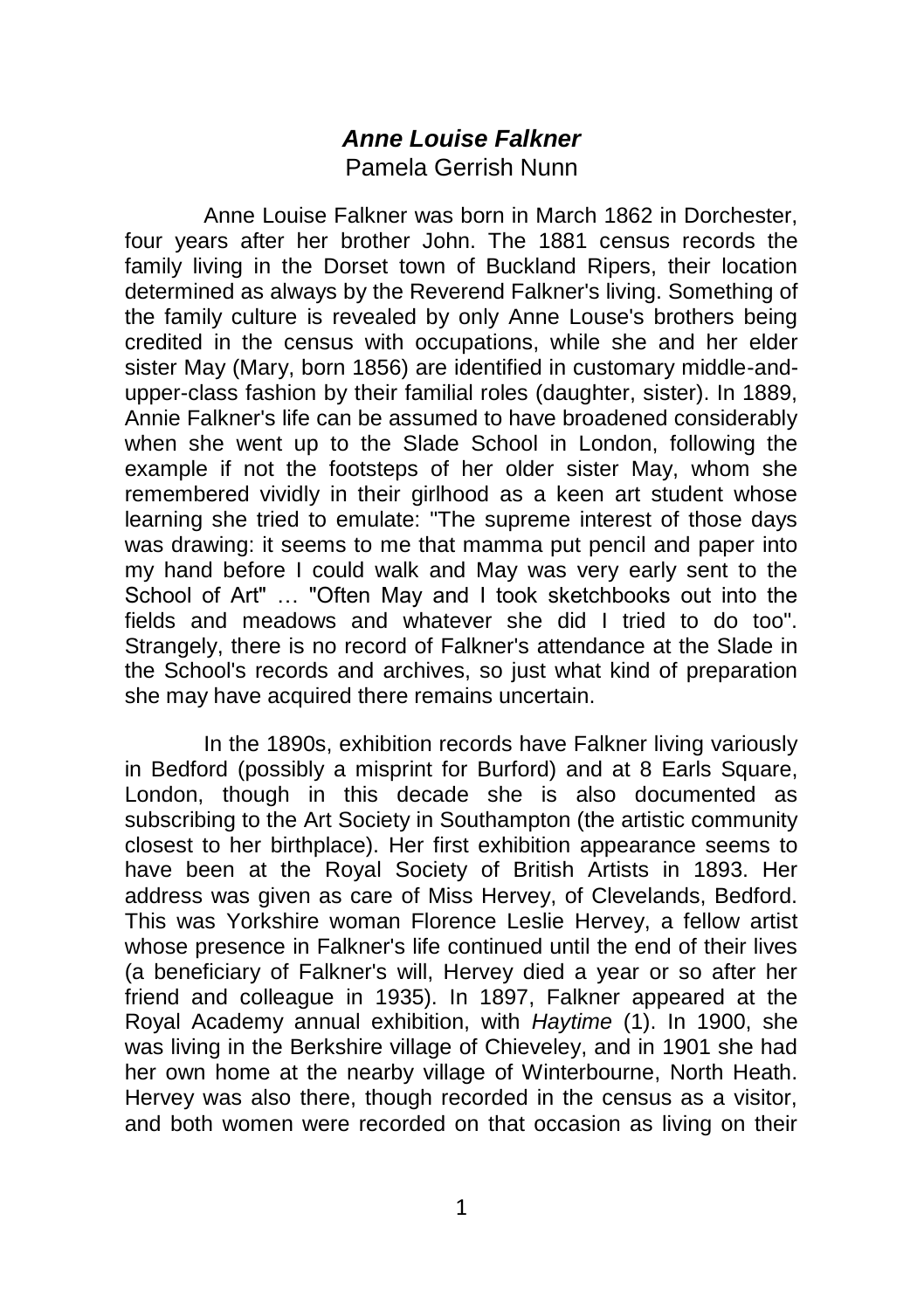own means - a genteel expression that suggests neither woman was modern enough to assert themselves as an 'artist'.

By 1908, Falkner's address was still a Berkshire one (Faringdon), but documents suggest that already in 1907 she was working in Cornwall, and she is soon recorded as living at a St Ives address shared by Leslie Hervey which they both retained for the better part of the next thirty years. St Ives distinguished itself from the rival artistic community of Penzance/Newlyn by a preference for landscape over figure painting - certainly a pointer to the way Falkner's oeuvre was shaping up.



Falkner's exhibits at the 1909 annual show that the St Ives artists put on for their local public before sending their works up to London for the capital's exhibition season were largely harvest or field scenes in which animals were emphasised.

following year, the local state of the local state of the local state of the local state of the local state of<br>The local state of the local state of the local state of the local state of the local state of the local state

The following year, the local paper reported "two studies in oil of farm horses and a St Ives harbour scene", while a recent auction-room lot dated to 1910 was described as Hens in a Farmyard (2). If animals were indeed emerging as the artist's favourite subject matter, it was a long-standing preference: in her later unpublished recollections, recalling her first toy, she wrote, "Thus at 2 and a quarter years old did my love of horses show itself!", while copying Rosa Bonheur's "bold studies of birds and beast" alongside her sister May some years later stood out in her memory.

In this pre-war period in St Ives, Falkner shared a studio with Hervey and fellow painters J.H. Titcomb and Gertrude Rosenberg, while exhibiting more and more widely. Thus *The Breeze, St Ives* appeared at the 1910 Academy, *A March Morning* and *The Farm Stable* at the 1911 Academy, while from 1908-12 she could be seen at the Institute of Oil Painters shows, and in 1913 she joined the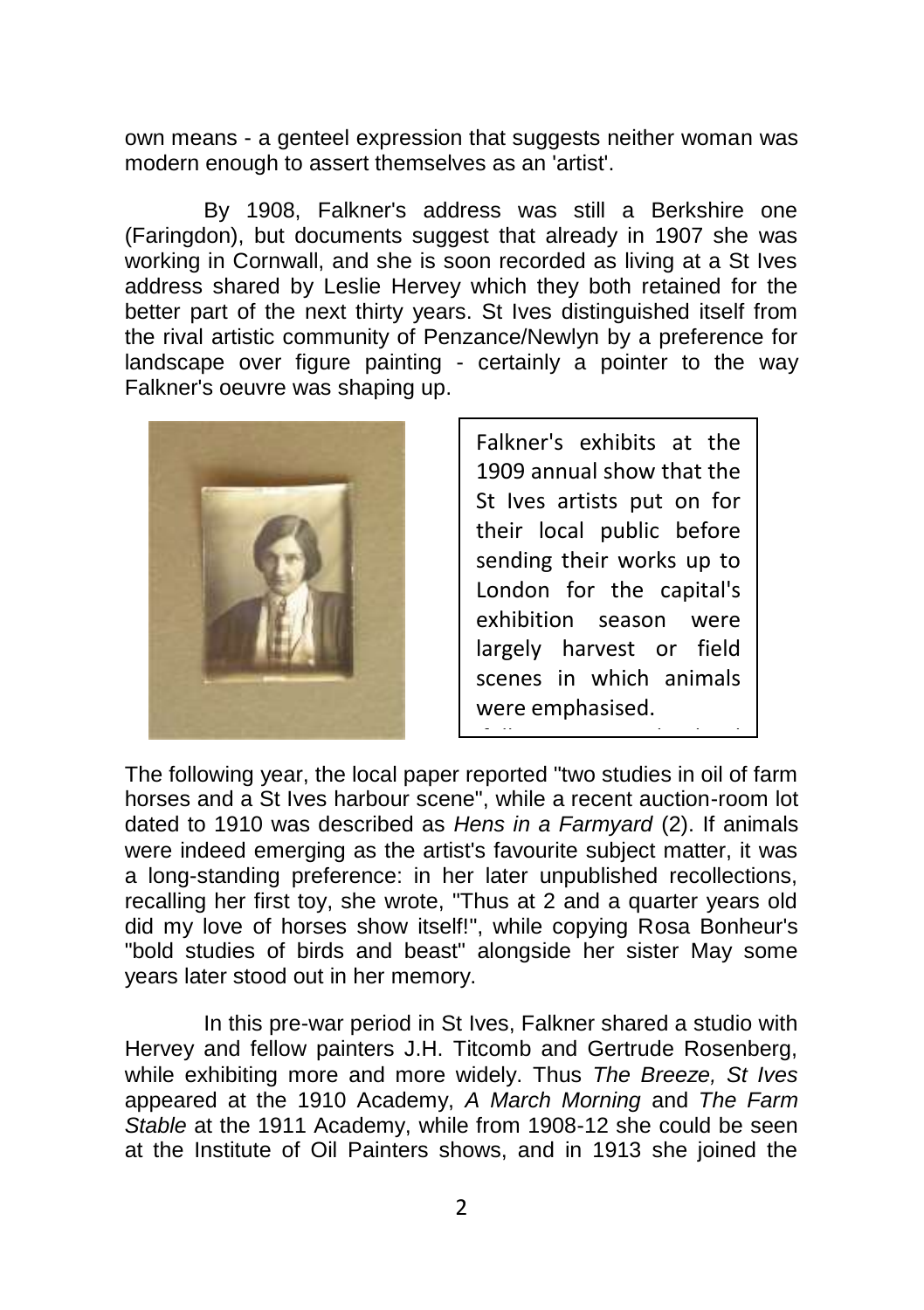Women's International Art Club, remaining an exhibiting member until 1922. This last association, though located in London, was essentially meant to showcase female artists with a Paris connection, so it can be assumed that Falkner crossed the channel in 1912 or earlier. Certainly French subject-matter became increasingly evident in her output from the early teens.

In 1914, Falkner and Hervey had a joint show of paintings and drawings at the Baillie Gallery, in the heart of the London art market. Falkner's 27 exhibits, ranging in price from £3.10s to £21, included several French subjects, from *The Luxembourg Gard*ens to *La Chaleur*, with some locations duplicated in Hervey's listing, confirming that the two women travelled and worked together (their addresses both in Cornwall and Paris, remained the same). Falkner's range, as suggested by her titles, was consolidating the vein that her Cornish period had begun: landscape, farming and field scenes featuring animals - essentially an art of rural subject-matter. This is confirmed by the only finished painting of Falkner's in a public collection, Southampton City Art Gallery's *The Lunch Hour*.

*The Lunch Hour's* elements recur constantly in the work which Falkner showed subsequently in both France and Britain. She appeared at the annual salon of the Societé Nationale des Beaux Arts, the Salon d'Automne, and twice at the more progressive Salon des Indépendants from 1921 to 1928 with titles indicative of farm animals and rural landscapes (none of these oils is currently identified). At the same time, in May 1925 a reference to recent sales in a *Colour* magazine indicates her maintaining visibility in England (3), and indeed she showed work at an additional venue, the Pastel Society, from 1920-22.

In 1926, the 64-year-old artist held a second joint show with Hervey at the Beaux Arts gallery in Bruton Street. An entire series of watercolours was devoted to the hilltop settlement of St Paul-du-Var (57-62), with one oil amongst the seventeen on show also entitled *St-Paul-du-Var* (27). Some of these exhibits are undoubtedly among the handful of Falkner's works held by the Victoria and Albert Museum and the British Museum, donated by the artist's nieces and nephew after her death. One review of the show also suggests an affinity with Southampton's painting: "Miss Falkner has a special turn for horses and cattle, and some of her best pictures, reminding one a little of the work of the late Mr Robert Bevan, are concerned with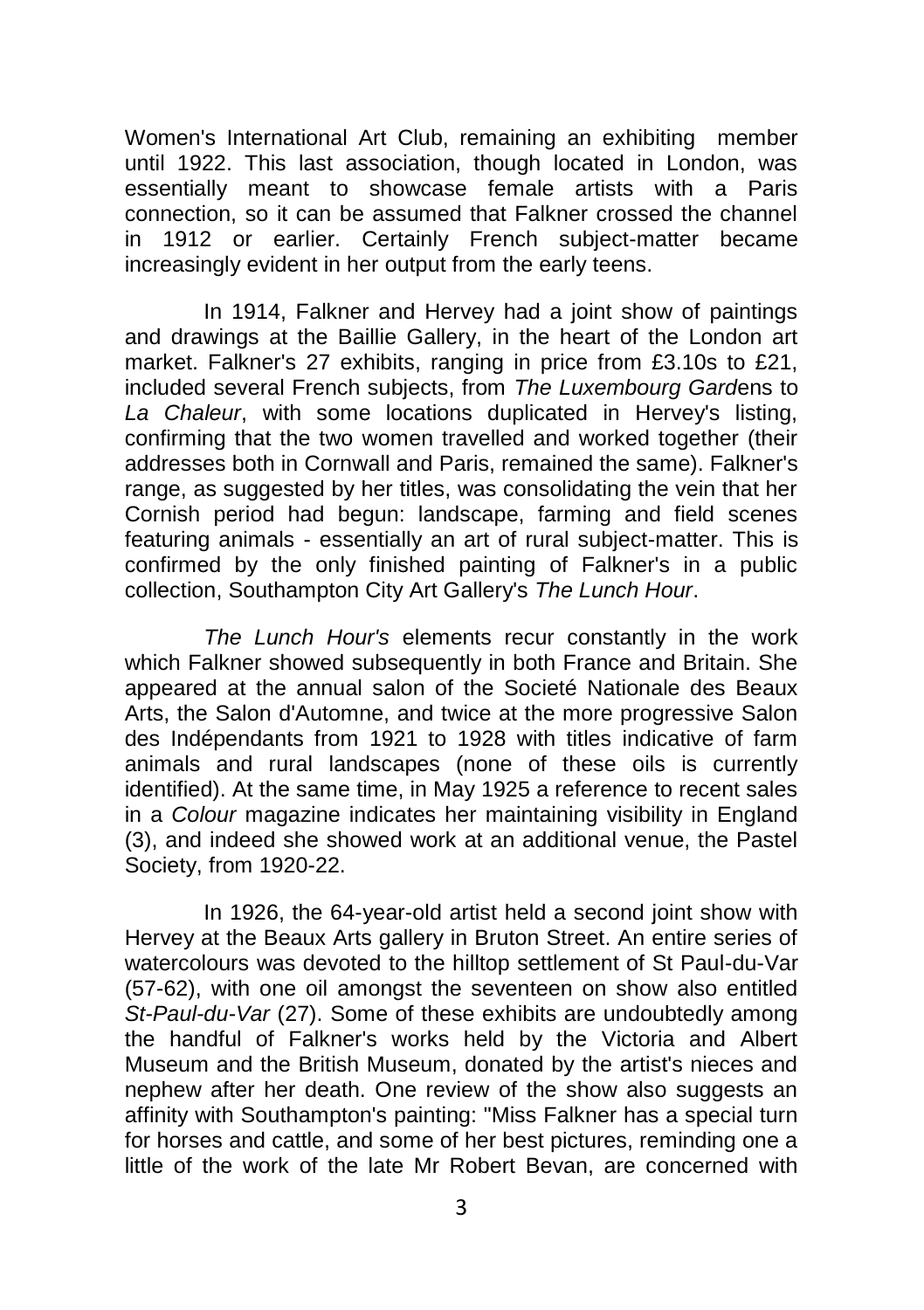them. *Noon*, ploughing teams in repose, is an excellent example. In it we see Miss Falkner's power of reducing the complexities of nature to a few tones of colour, so nicely related in their values that the effect of solidity is maintained…" (4).



Her brothers John and Charles both died that year, 1932, leaving her the sole remaining sibling, a circumstance which may have motivated her various attempts at autobiography and family history at this time, now held as manuscripts by the Dorset County Record Office. Tantalisingly, in these documents she made little mention of her professional life, and the particular question for anyone of Falkner's generation - what did she do during the war? - can be answered only in the most rudimentary sense in that she seems to have spent it in Cornwall. One also longs to know what she thought of the burning issue for her generation, women's suffrage.

When she died in 1933 (some sources say in Paris but the official notice of death gives Hampstead as the place), Annie Falkner was described in *The Times* as 'Societaire du Salon d'Automne', a fitting hint of the reach of this independent modern artist. Her closest living relatives, Charles' widow Eva and that couple's daughters, her nieces, and Lesley Hervey were her beneficiaries. The will had been made six months earlier, suggesting that illness may have characterised the last stage of the artist's life. On her death, four watercolours were deposited by Tom on behalf of Drusilla and Christiana with the Victoria and Albert Museum, two with the Walker